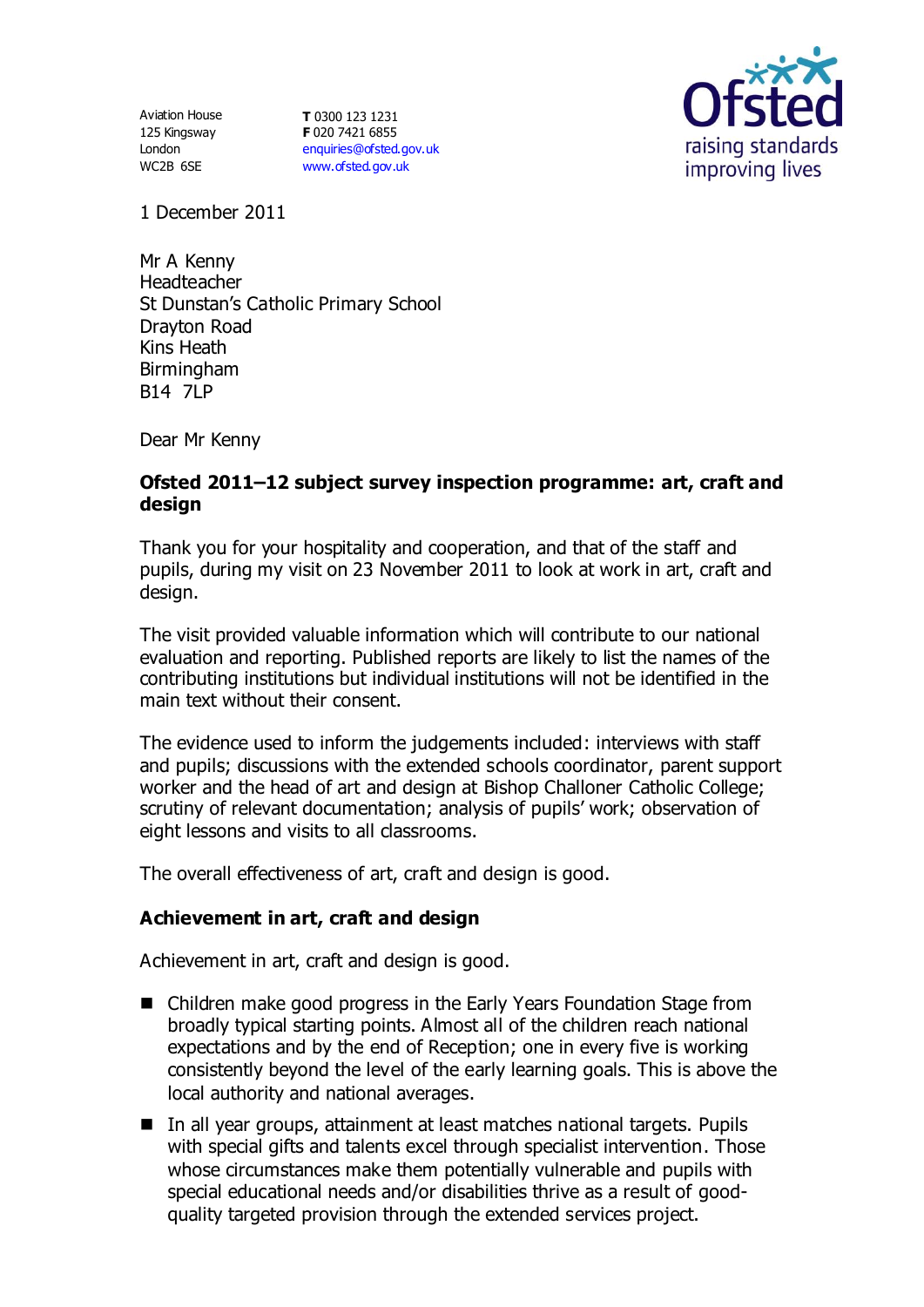- Pupils' drawing develops confidently. They draw freely from different viewpoints using a suitable range of media including computer software. They do not, however, use sketchbooks routinely to reflect on past experiences and techniques they have explored.
- Pupils convey their ideas, views and perception about their own and others' work thoughtfully using subject-specific language confidently.
- Pupils enjoy the subject. They work safely, with sustained interest and enthusiasm, organising their workspaces efficiently.

# **Quality of teaching in art, craft and design**

The quality of teaching in art, craft and design is good.

- Staff support the subject enthusiastically. They use sufficient examples to inspire and to explain what is expected. Learning is set in contexts for pupils well so that they understand what they are trying to achieve.
- Planning ensures a good balance of teacher input and opportunities for pupils to work independently.
- Effective assessment summarises pupils' achievement against National Curriculum targets. Pupils receive helpful comments on their progress and how to improve which they respond to positively.
- Relationships between pupils and adults are very harmonious promoting trust and confidence and allowing pupils autonomy in making choices.

# **Quality of the curriculum in art, craft and design**

The quality of the curriculum in art, craft and design is good.

- In the Early Years Foundation Stage, a wide range of rich experiences, often linked to a theme, excites children. These experiences invite them to express their feelings and communicate their ideas through creative play. The range of activities for children to explore outside is not nearly as diverse as those in the classroom.
- The curriculum in Key Stages 1 and 2 is well organised ensuring that skills are taught systematically; pupils learn new skills at timely intervals and practise those they have learnt previously. Opportunities to work outside on a larger scale and to draw on location are limited.
- In Years 5 and 6, a stronger emphasis on making links between subjects is being trialled and is proving successful. The high quality of mixed-media work is indicative of pupils' enthusiasm for the themes they are studying, planned skilfully with their interests and wide-ranging abilities in mind.
- All pupils work alongside a resident living artist regularly providing them with insight into how artists think and create a finished piece over time.
- The extremely well-coordinated extended schools project provides rich and memorable art and design experiences. After-school and Saturday clubs, playschemes and projects afford activities often led by specialists that otherwise the school could not provide.